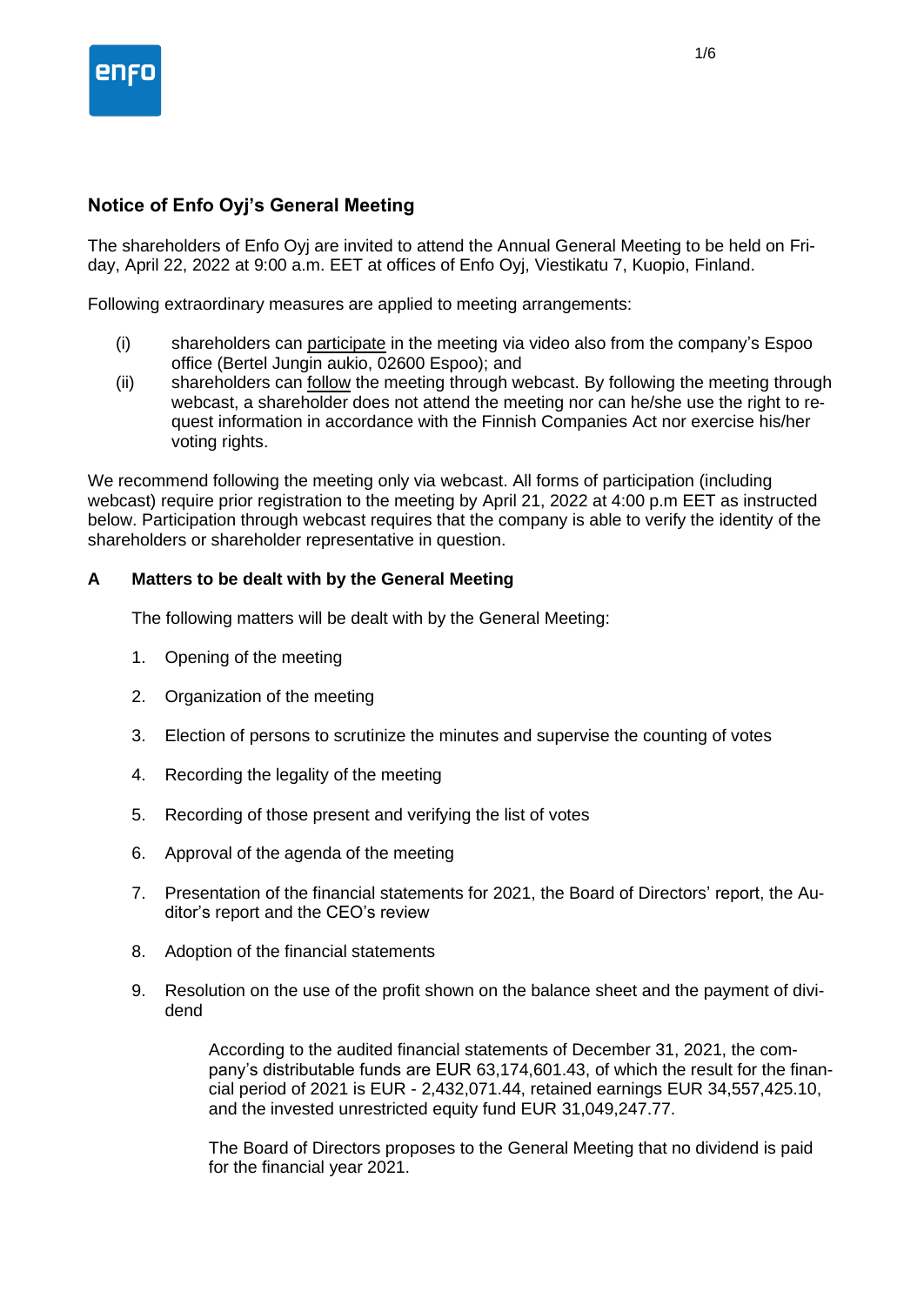

- 10. Discharge of the members of the Board of Directors and the CEO from liability
- 11. Resolution on the remuneration of the members of the Board of Directors

The Shareholders' Nomination Board proposes that the fees of the Board members are the following:

- Chairperson is paid a fee of EUR 4,000 per month,
- Deputy-Chairperson is paid a fee of EUR 2,000 per month,
- Board members are paid a fee of EUR 2,000 per month, and
- in addition a fee of EUR 600 per meeting will be paid.

The Shareholders' Nomination Board also proposes that:

- members of the Audit Committee of the Board of Directors are paid a meeting fee equaling to the meeting fee of the members of the Board of Directors.
- members of the Board of Directors and Audit Committee are insured under the employees' pension insurance (TyEL) scheme for fees payable to the members. The contribution attributable to the member is deducted from the fee and the company pays the part attributable to the employer.
- travel expenses of the members of the Board of Directors and Audit Committee are compensated for in accordance with the company's travel policy.
- 12. Resolution on the number of the members of the Board of Directors

The Shareholders' Nomination Board proposes that four members shall be elected to the Board of Directors.

13. Election of the members of the Board of Directors

The Shareholders' Nomination Board proposes that the following persons are elected as ordinary members of the Board of Directors: Kaisa Olkkonen, Mikko Laine, Ari Virtanen and Jani Vahvanen.

The Shareholders' Nomination Board proposes that the Board of Directors reelects current Chairperson Kaisa Olkkonen as its Chairperson.

14. Resolution on the remuneration of the auditor

The Shareholders' Nomination Board proposes that remuneration shall be paid to the auditor according to a reasonable accepted invoice.

15. Election of auditor

The Shareholders' Nomination Board proposes that PricewaterhouseCoopers Oy shall continue as the auditor of company.

16. Board of Directors' proposal to authorize the Board of Directors to decide on share issue

The Board of Directors proposes to the General Meeting that the General Meeting authorizes the Board of Directors to decide on share issue as follows: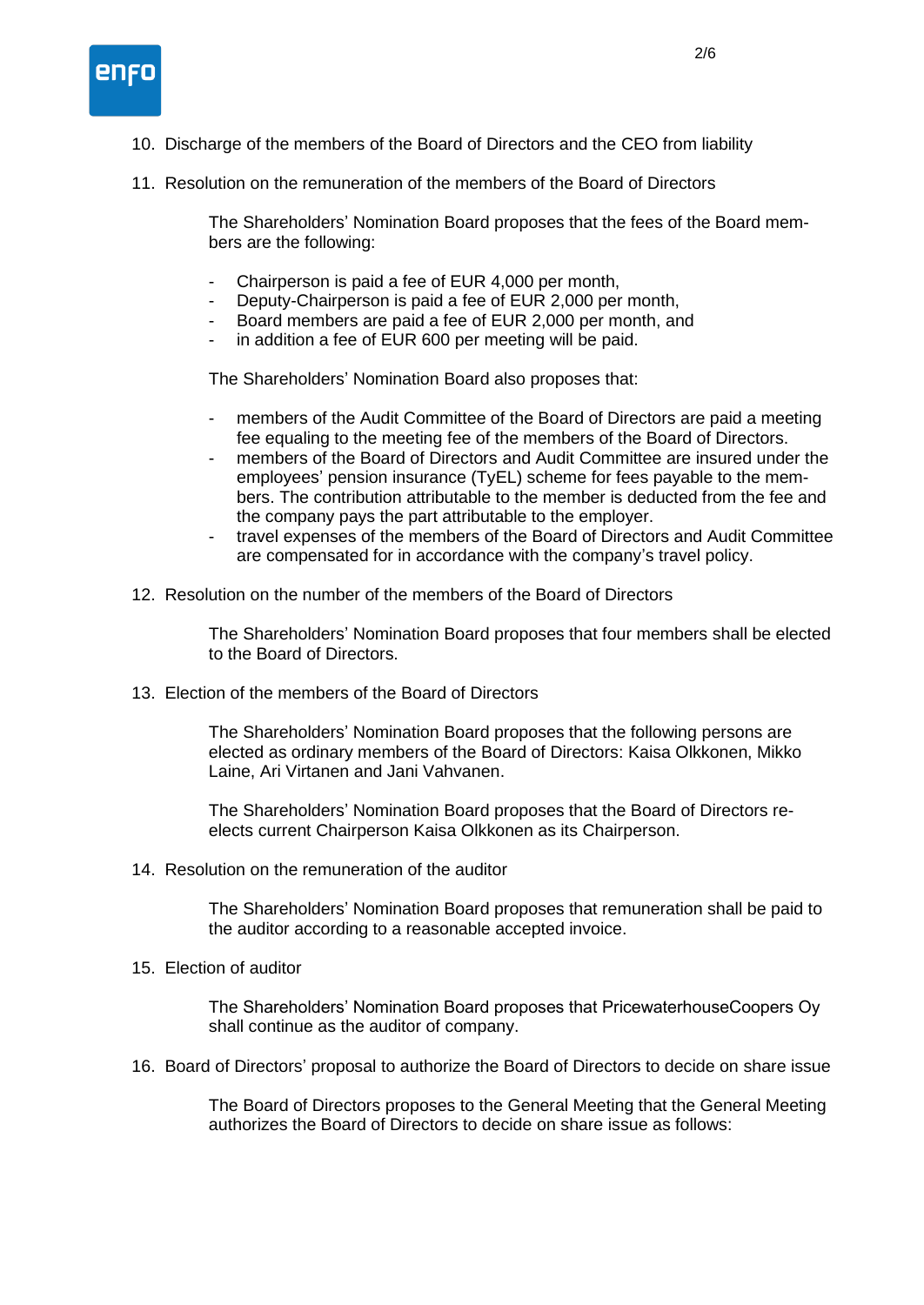

- The Board of Directors may decide on the issue of a maximum of 175,000 new shares or shares in the possession of the company. The shares can be issued in one or several installments.
- The authorization includes the right to issue special rights referred to in Chapter 10, Section 1 of the Companies' Act, that entitles the holder to receive new shares or the company's own shares in the possession of the company against payment. The subscription price is to be paid either in cash or by setting off the subscriber's receivable from the company against the subscription price.
- The Board of Directors is entitled to decide on the terms of the share issue, including the grounds for determining the subscription price of the shares and the final subscription price, as well as the approval of the subscriptions, the allocation of the new issued shares and the final number of shares issued.
- The authorization to the Board of Directors includes a right to deviate from the shareholders pre-emptive subscription rights, provided there is a weighty financial reason for the deviation from the company's point of view.
- The shares can be conveyed in order to obtain assets required in connection with a company or business acquisition or in connection with financing arrangement.
- The authorization is valid five (5) years from resolution.
- The authorization revokes share issue authorizations decided by the earlier general meetings of shareholders.
- 17. Board of Directors' proposal to authorize the Board of Directors to decide on share issue

The Board of Directors proposes to the General Meeting that the General Meeting authorizes the Board of Directors to decide on share issue as follows:

- The Board of Directors may decide on the issue of a maximum of 60,000 new shares or shares in the possession of the company. The shares can be issued in one or several lots.
- The Board of Directors is entitled to decide on the terms of the share issue, including the grounds for determining the subscription price of the shares and the final subscription price, as well as the approval of the subscriptions, the allocation of the new issued shares and the final number of shares issued.
- The authorization to the Board of Directors includes a right to deviate from the shareholders pre-emptive subscription rights, provided there is a weighty financial reason for the deviation from the company's point of view.
- The shares can be conveyed and/or issued as consideration in financing or implementing possible acquisitions. Shares can also be conveyed and/or issued as part of the company's salary and incentive scheme for the company's personnel.
- The authorization is valid five (5) years from resolution.
- The authorization revokes share issue authorizations decided by the earlier general meetings of shareholders.
- 18. Board of Directors' proposal to authorize the Board of Directors to decide on the repurchase of company shares

The Board of Directors proposes to the General Meeting that the General Meeting authorizes the Board of Directors to decide on the repurchase of shares using the company's non-restricted equity under the following conditions: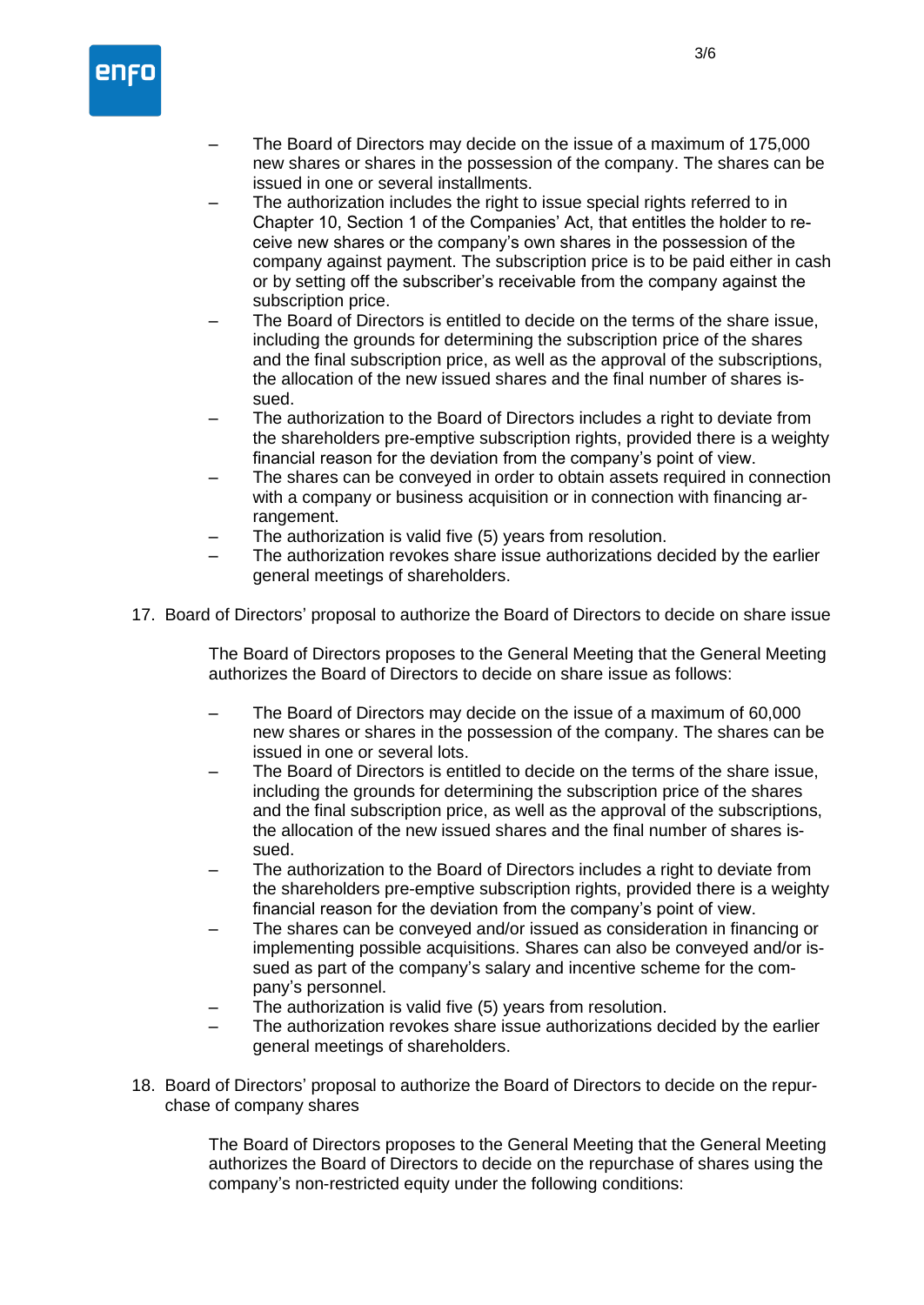

- The Board of Directors may decide on the repurchase of a maximum of 20,000 shares.
- The Board of Directors is authorized to decide from whom and in which order the shares will be purchased. The shares can be repurchased in one or several lots.
- Shares in the company can also be repurchased waiving the pre-emptive rights of the shareholders if there is a weighty financial reason for doing so from the point of view of the company.
- The company's shares can be purchased for use as consideration when the company acquires assets for its business operations, for use as consideration in financing or implementing possible acquisitions, for use as part of the company's salary or incentive system, in order to fulfil the company's share repurchase commitments and for cancellation or in other situations where the Board of Directors considers there are justified reasons for repurchase.
- The Board of Directors decides on the purchase price and other terms and conditions of the repurchase; however, the minimum purchase price must be EUR 1 and the maximum price EUR 150 per share.
- The repurchase of shares decreases the company's non-restricted shareholders' equity.
- The authorization is valid 18 months from the resolution.
- The authorization revokes earlier authorizations regarding repurchase of shares of the company.
- 19. Amending the charter of the Shareholders' Nomination Board

The Nomination Board proposes to the General Meeting, that Section 7 of the charter of the Nomination Board is amended to include the following sentence: "*The members of the Nomination Board are insured under the employees' pension insurance (TyEL) scheme. The contribution attributable to the member is deducted from the fee and the company pays the part attributable to the employer.*". The amended charter of the Shareholders' Nomination Board is attached as schedule (in Finnish).

20. Election of the Nomination Board and the Chairperson of the Nomination Board

The Board of Directors proposes to the General Meeting that the General Meeting elects Kaisa Olkkonen, Pekka Kantanen and Anssi Lehikoinen (secretary) as members of the Nomination Committee and Tarja Tikkanen as its Chairperson.

- 21. Other matters
- 22. Closing of the meeting

#### **B Documents for the General Meeting**

The Annual Report is available on the company's website www.enfogroup.com on or about March 31, 2022. Other documents required by Section 5(21) of the Companies Act are available on the company's website on April 15, 2022 at 12:00 noon EET at latest. Copies of these documents can be sent to shareholders upon request, and they will also be available at the General Meeting.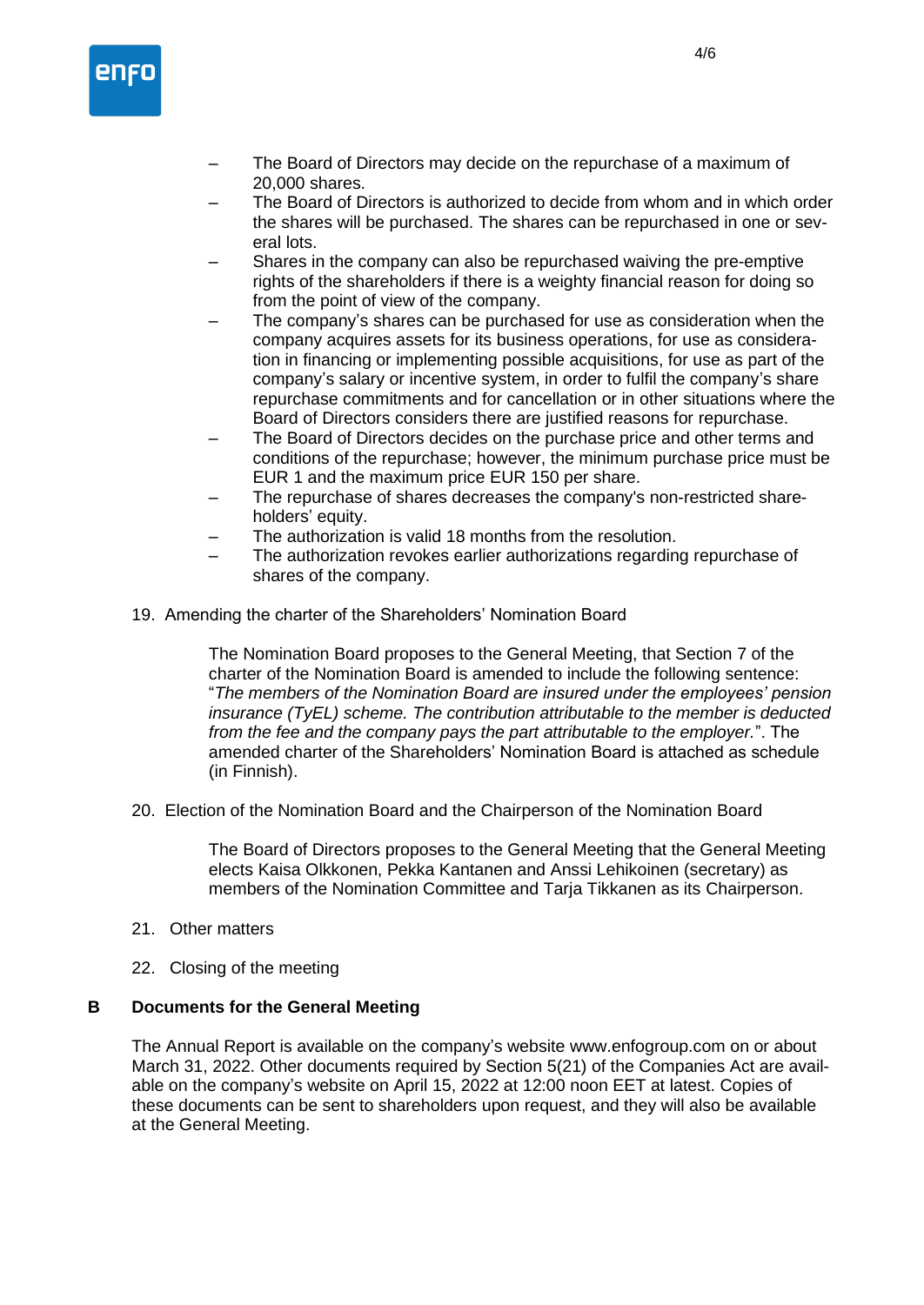

The minutes of the General Meeting with the voting results and appendices related to the decisions made by the AGM will be available on the company's website at the latest on April 29, 2022.

## **C Instructions for meeting participants**

1. Shareholder registered in the shareholder list

#### A shareholder who

- is registered in the company's shareholders' register maintained by Euroclear Finland Ltd on the General Meeting matching date, April 8, 2022; and
- has registered for the General Meeting by April 21, 2022 at 4:00 p.m EET.

has the right to participate in the General Meeting.

Registration is possible by e-mail to agm@enfogroup.com or by sending a letter to Enfo Oyj/Marianne Kantonen, Bertel Jungin aukio 7, 02600 Espoo. The registration must reach the company before the expiry of the registration period.

2. Holders of nominee-registered shares

Holders of nominee-registered shares have the right to participate in the General Meeting under the shares, on the basis of which they have the right to be registered in the shareholders' register maintained by Euroclear Finland Ltd on April 8, 2022. In addition, participation requires that the shareholder has by virtue of these shares been registered into the temporary shareholders' register by 10:00 a.m. EET on April 19, 2022. This is considered to be registration for the General Meeting with regard to nominee-registered shares.

Such shareholders are advised to request from their custodian bank, without delay, the necessary instructions regarding registration in the temporary shareholders' register of the company, the issuing of proxy documents and registration for the General Meeting. The account management organization of the custodian bank has to register a holder of nominee-registered shares who wishes to participate in the General Meeting in the temporary shareholders' register of the company at the latest by the time stated above.

3. Use of a proxy, powers of attorney and the right to present questions

A shareholder may participate in the General Meeting and exercise his/her rights at the meeting by way of proxy representation.

A proxy shall produce a dated proxy document or otherwise in a reliable manner demonstrate his/her right to represent the shareholder. It is requested that the proxy document be submitted to the company in connection with registration.

In accordance with Section 5(25) of the Companies Act, a shareholder present at a general meeting of shareholders has the right to present questions on matters dealt with by the meeting.

4. Other information